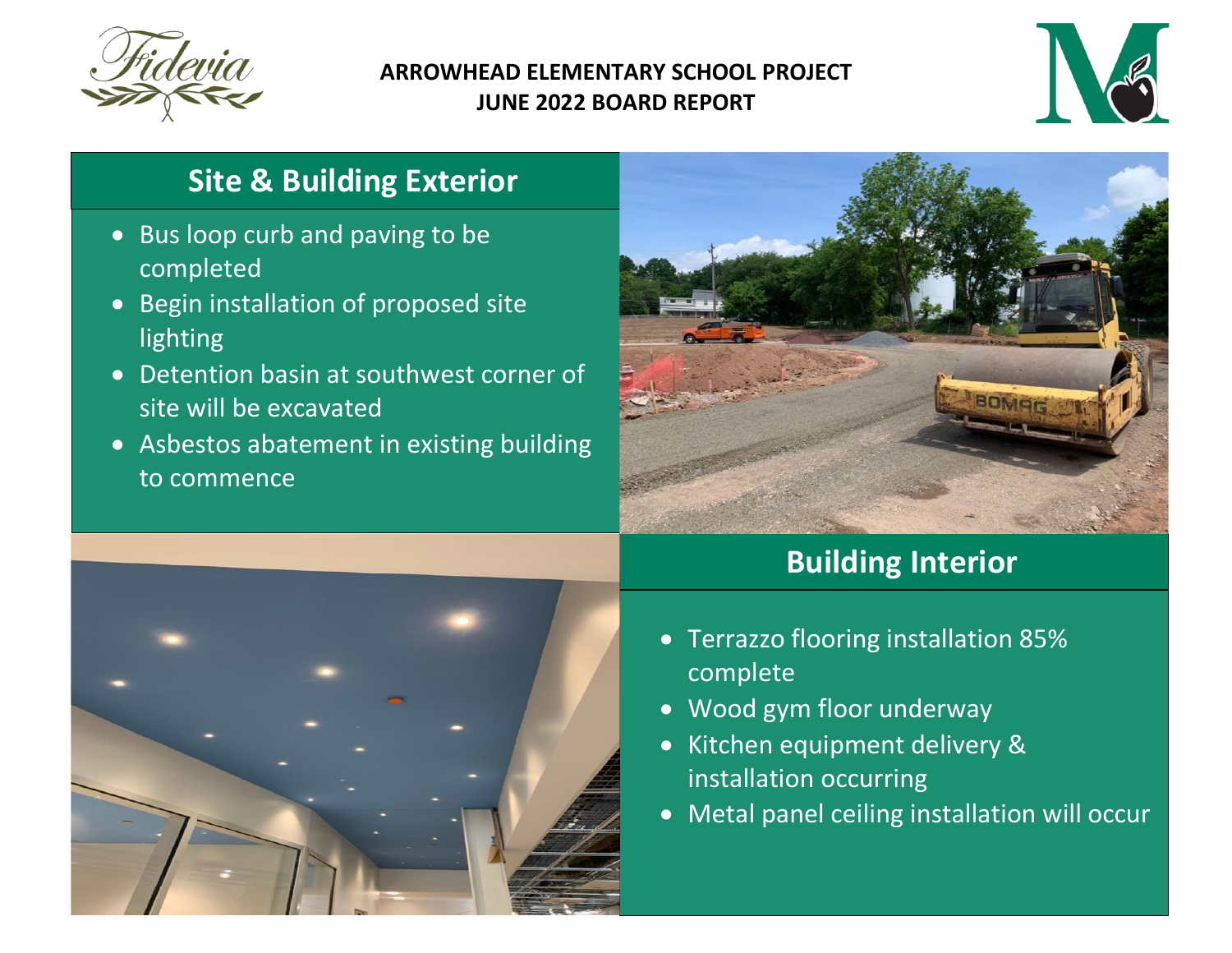

#### **ARROWHEAD ELEMENTARY SCHOOL PROJECT JUNE 2022 BOARD REPORT**



## **Mechanical, Electrical & Plumbing**

- Delivery & installation of sprinkler system break tank & pump
- Installation and startup of permanent chiller to occur
- Installation of plumbing fixtures throughout building underway
- Startup of building systems ongoing



### **Upcoming Work ʹ June 2022 ʹ July 2022**

- x Elevator delivery and installation
- Complete building finishes
- Complete building life safety systems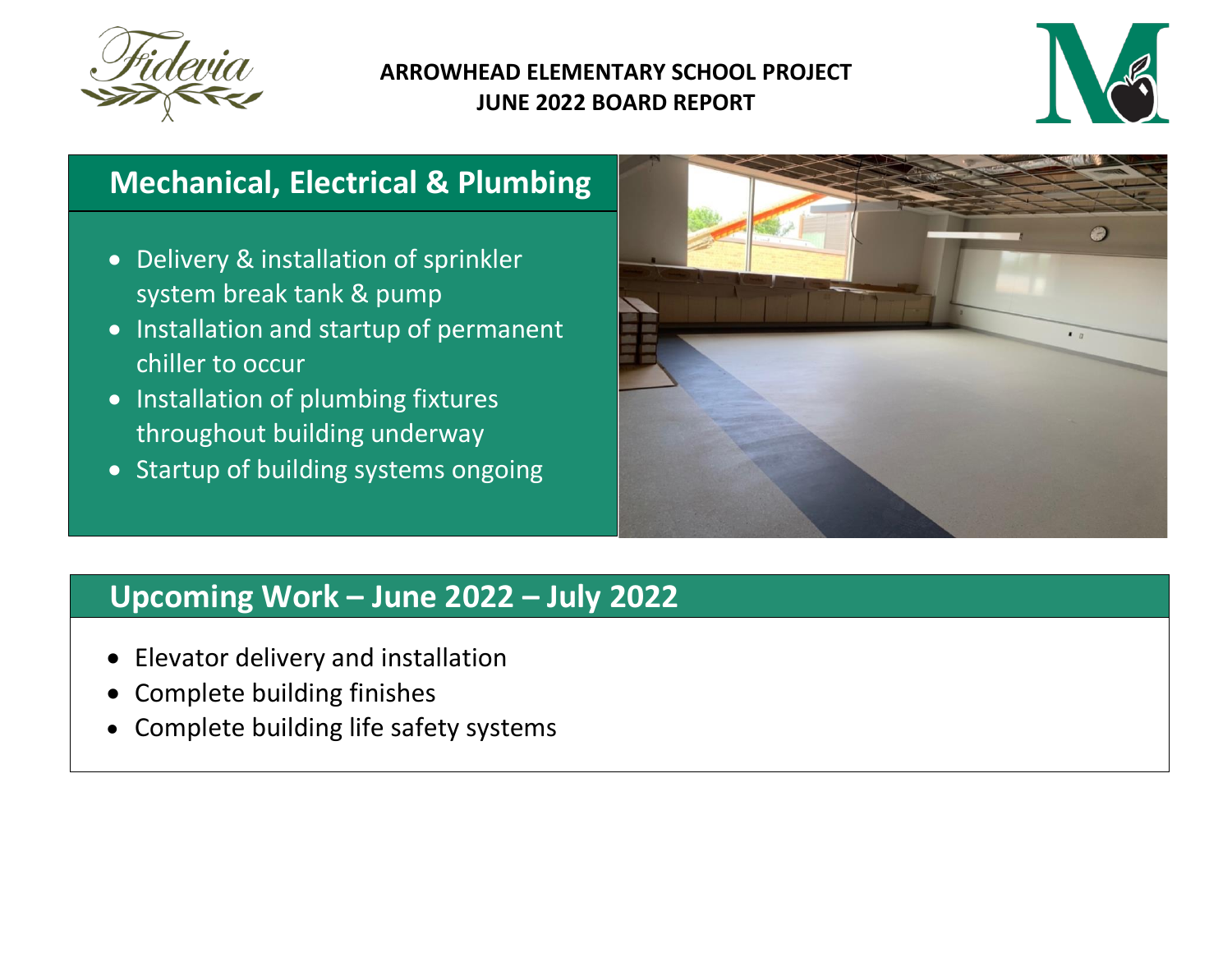

### **ARROWHEAD ELEMENTARY SCHOOL PROJECT JUNE 2022 BOARD REPORT**



| <b>BUDGET</b><br>Change Order Status (Based on Change Orders Approved to Date) |                       |                                           |                     |                                                      |  |  |
|--------------------------------------------------------------------------------|-----------------------|-------------------------------------------|---------------------|------------------------------------------------------|--|--|
| <b>Contractor</b>                                                              | <b>Bid Award Amts</b> | <b>App Change Orders</b><br>as of 6/15/22 | <b>Current CO %</b> | <b>Current Revised</b><br>Contracts as of<br>6/15/22 |  |  |
| E.R. Stuebner                                                                  | \$15,701,000.00       | \$373,112.17                              | 2.3%                | \$16,074,112.17                                      |  |  |
| Cedar Electric, Inc.                                                           | \$3,461,000.00        | \$20,319.02                               | 0.58%               | \$3,481,319.02                                       |  |  |
| Trefz Mechanical, Inc. (PC)                                                    | \$1,524,067.00        | \$180,754.75                              | 10.6%               | \$1,704,821.75                                       |  |  |
| Trefz Mechanical, Inc. (MC)                                                    | \$3,467,844.00        | \$8,332.07                                | 0.24%               | \$3,476,176.07                                       |  |  |
| <b>Total Contract Amounts</b>                                                  | \$24,153,911.00       | \$582,518.01                              | 2.4%                | \$24,736,429.01                                      |  |  |

| <b>BUDGET</b><br>Pending Change Orders |                  |                                                                         |                  |               |
|----------------------------------------|------------------|-------------------------------------------------------------------------|------------------|---------------|
| <b>Contractor</b>                      | Change<br>Order# | <b>Description of Work</b>                                              | <b>CO Amount</b> | <b>Status</b> |
| E.R. Stuebner                          | $GC-10$          | Provide Water Meters as Directed by Water Company                       | \$42,681.19      | For Review    |
| E.R. Stuebner                          | $GC-11$          | <b>Window Modifications at Room 223</b>                                 | \$1,845.96       | For Review    |
| E.R. Stuebner                          | $GC-12$          | Credit for Deletion of AED Cabinets and Defibrillators                  | (52,700.00)      | For Review    |
| E.R. Stuebner                          | $GC-13$          | Change Countertop from Solid Surface to Plastic<br>Laminate             | ( \$8,629.00)    | For Review    |
| E.R. Stuebner                          | $GC-14$          | Added Chair/Desk in Library                                             | \$1,148.86       | For Review    |
| E.R. Stuebner                          | $GC-15$          | Provide Drywall Bulkhead Around Interior Roof Ladder<br>(Receiving 129) | \$2,470.71       | For Review    |
| Trefz Mechanical,<br>Inc.              | <b>PC-03</b>     | Provide Revised Sink Model to Accommodate ADA<br>revisions              | \$8,489.00       | For Review    |